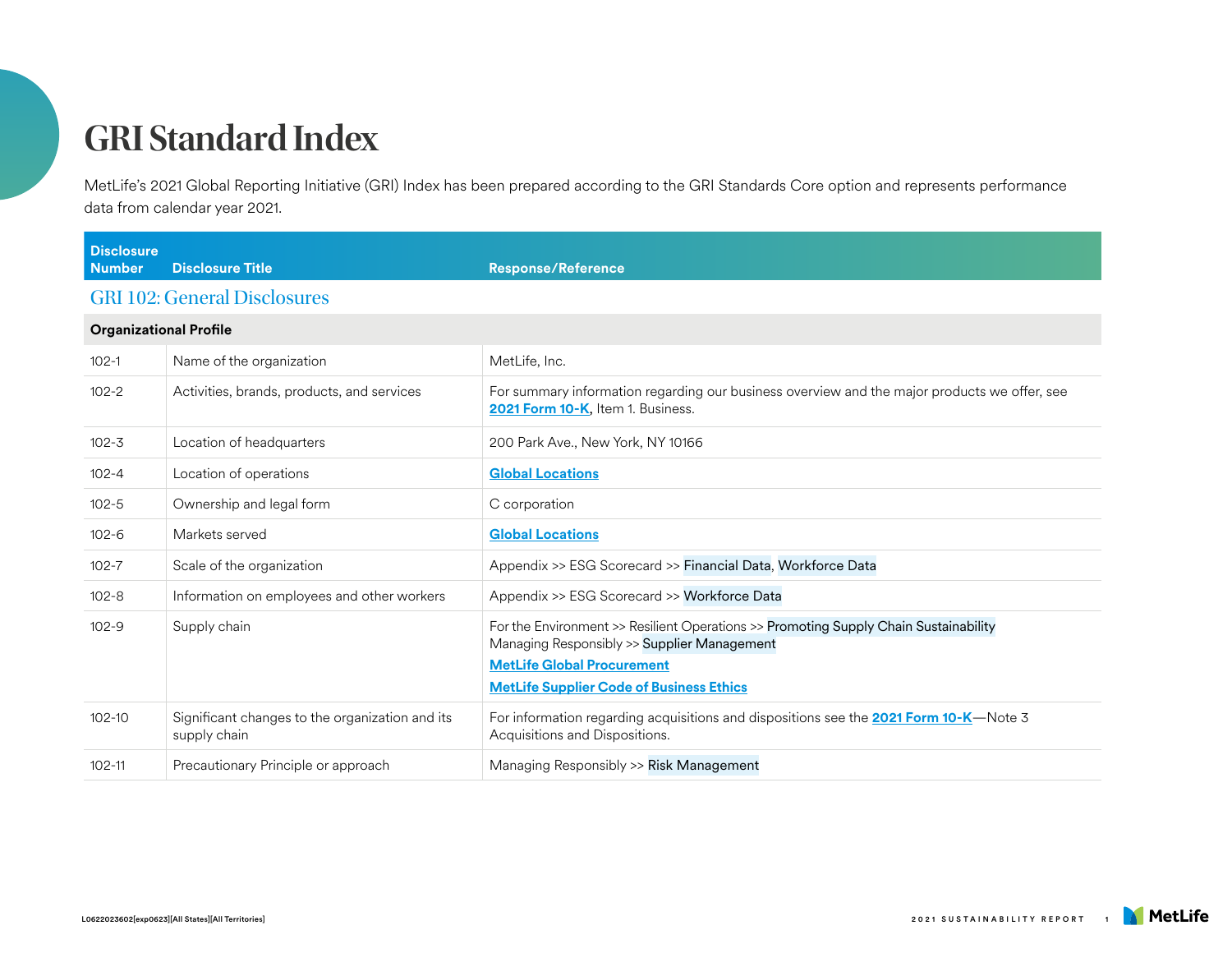| <b>Disclosure</b><br><b>Number</b> | <b>Disclosure Title</b> | <b>Response/Reference</b>                                                                                                                                                                                                                                                                                                                                                                                                                                                                                                                                                                                                                                                                                                                                                                                         |
|------------------------------------|-------------------------|-------------------------------------------------------------------------------------------------------------------------------------------------------------------------------------------------------------------------------------------------------------------------------------------------------------------------------------------------------------------------------------------------------------------------------------------------------------------------------------------------------------------------------------------------------------------------------------------------------------------------------------------------------------------------------------------------------------------------------------------------------------------------------------------------------------------|
| $102 - 12$                         | External initiatives    | Signatory to the:<br>• UN Global Compact<br>• UN Principles for Responsible Investment<br>• UN Women's Empowerment Principles<br>• Catalyst CEO Champions for Change<br>• One Mind at Work Pledge<br>• CEO Action for Diversity & Inclusion<br>• Climate Leadership Council<br>• UN Global Compact's Target Gender Equality Initiative<br>• Human Rights Campaign's Business Coalition for the Equality Act<br>• Business Statement on Anti-LGBTQ State Legislation<br>MIM is a signatory to the following:<br>$\bullet$ CDP<br>• TCFD supporter<br>$\bullet$ SASB Alliance<br>• Principles for Responsible Investment<br>• Global Impact Investing Network<br>• ILPA Diversity in Action<br>$\bullet$ GRESB<br>• DOE Better Buildings Challenge Partner<br>• USGBC Member<br>• CFA Asset Manager Code of Conduct |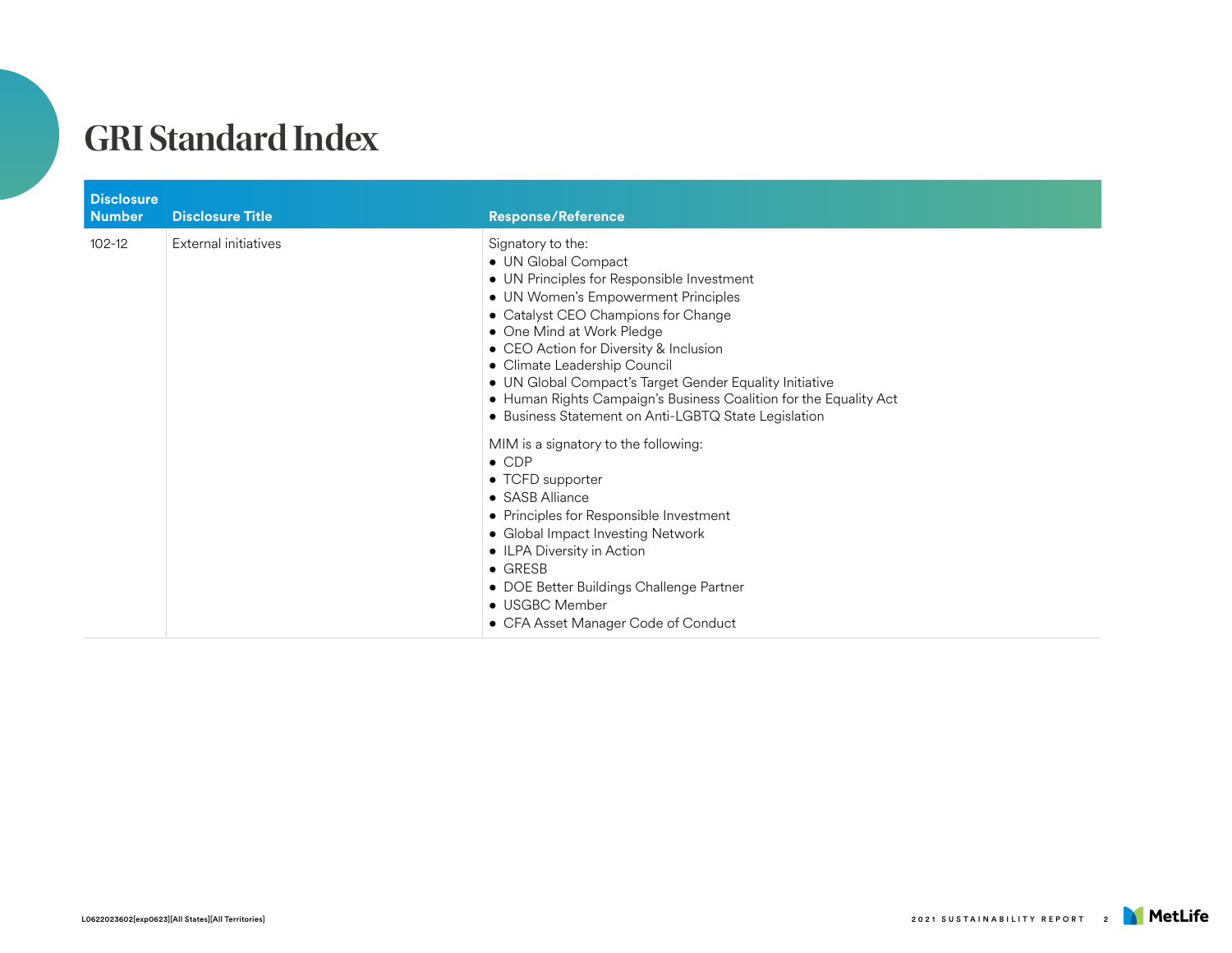| <b>Disclosure</b><br><b>Number</b> | <b>Disclosure Title</b>              | <b>Response/Reference</b>                                                                                                                                                                                                                                                                                                                                                                                                                                                                                                                                                                                                                                                                                                                                                                                                                                                                                                                                     |
|------------------------------------|--------------------------------------|---------------------------------------------------------------------------------------------------------------------------------------------------------------------------------------------------------------------------------------------------------------------------------------------------------------------------------------------------------------------------------------------------------------------------------------------------------------------------------------------------------------------------------------------------------------------------------------------------------------------------------------------------------------------------------------------------------------------------------------------------------------------------------------------------------------------------------------------------------------------------------------------------------------------------------------------------------------|
| $102 - 13$                         | Membership of associations           | Some of the policy, research and trade associations with whom we engage include:<br>• American Council of Life Insurers<br>• Atlantic Council<br>• Business Council for International Understanding<br>• Business Roundtable<br>• Coalition of Service Industries<br>• Council of the Americas<br>• Geneva Association<br>• Institute of International Finance<br>• Japan Society<br>• Korea Society<br>• National Center for Asia Pacific Economic Cooperation<br>· Washington International Trade Association; Bipartisan Policy Center;<br>U.S. Chamber of Commerce<br>Some of the environmental associations with whom we engage include:<br>$\bullet$ CDP<br>• Center for Active Design<br>• Climate Leadership Council<br>• United States Department of Energy<br>• United States Environmental Protection Agency<br>• United States Green Building Council<br>See also the Employees & Benefits section of our ESG Data Center, under Policies & Codes |
| <b>Strategy</b>                    |                                      |                                                                                                                                                                                                                                                                                                                                                                                                                                                                                                                                                                                                                                                                                                                                                                                                                                                                                                                                                               |
| $102 - 14$                         | Statement from senior decision-maker | Letter from Our CEO<br>CEO's Letter: 2021 Annual Report<br>Letter from Chairman of the Board: 2022 Proxy Statement                                                                                                                                                                                                                                                                                                                                                                                                                                                                                                                                                                                                                                                                                                                                                                                                                                            |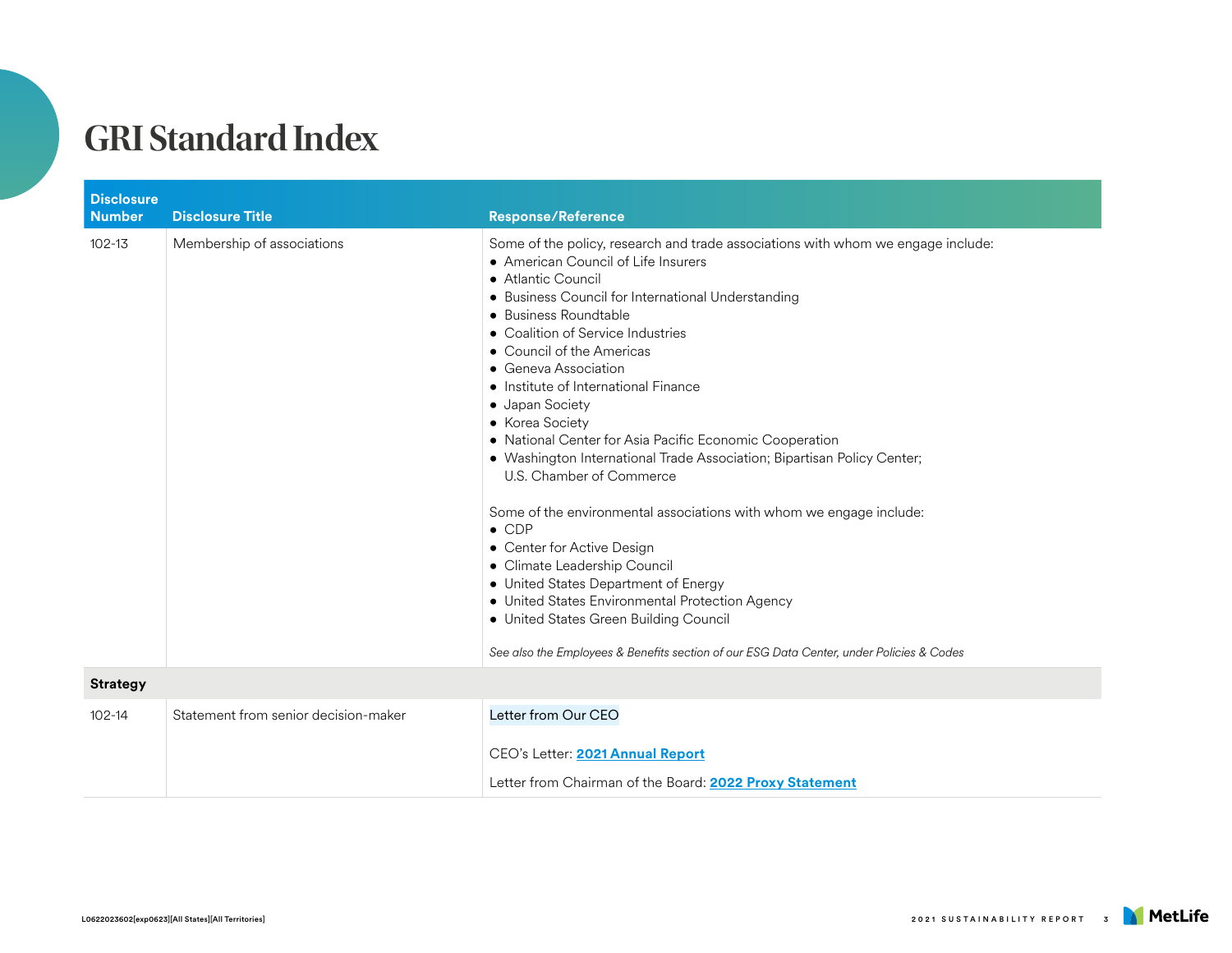| <b>Disclosure</b><br><b>Number</b> | <b>Disclosure Title</b>                                                          | <b>Response/Reference</b>                                                                                                                                                                                                                                                                                                                                                                                                                                                                                                                                                                                                      |
|------------------------------------|----------------------------------------------------------------------------------|--------------------------------------------------------------------------------------------------------------------------------------------------------------------------------------------------------------------------------------------------------------------------------------------------------------------------------------------------------------------------------------------------------------------------------------------------------------------------------------------------------------------------------------------------------------------------------------------------------------------------------|
| <b>Ethics and Integrity</b>        |                                                                                  |                                                                                                                                                                                                                                                                                                                                                                                                                                                                                                                                                                                                                                |
| $102 - 16$                         | Values, principles, standards, and norms<br>of behavior                          | Managing Responsibly >> Code of Business Ethics<br><b>MetLife Purpose</b><br><b>MetLife Financial Management Code of Business Ethics</b><br><b>MetLife Director's Code of Business Conduct and Ethics</b><br><b>MetLife Corporate Conduct</b><br><b>MetLife's Code of Business Ethics</b><br><b>MetLife Corporate Governance</b><br><b>MetLife Ethics and Compliance</b><br><b>MetLife Customer Privacy Policy</b><br><b>MetLife Supplier Code of Business Ethics</b><br><b>Governance and Corporate Responsibility Committee Charter</b><br><b>MetLife's Statement on Human Rights</b><br><b>MetLife Pay Equity Statement</b> |
| Governance                         |                                                                                  |                                                                                                                                                                                                                                                                                                                                                                                                                                                                                                                                                                                                                                |
| $102 - 18$                         | Governance structure                                                             | Corporate Governance<br><b>Governance and Corporate Responsibility Committee Charter</b>                                                                                                                                                                                                                                                                                                                                                                                                                                                                                                                                       |
| $102 - 20$                         | Executive-level responsibility for economic,<br>environmental, and social topics | Managing Responsibly >> Governance; Risk Management<br><b>MetLife Statement on Climate Change</b><br><b>MetLife's Statement on Human Rights</b><br><b>MetLife's Environmental Policy Statement</b>                                                                                                                                                                                                                                                                                                                                                                                                                             |
| $102 - 29$                         | Identifying and managing economic,<br>environmental, and social impacts          | Managing Responsibly >> Governance; Risk Management<br><b>MetLife Statement on Climate Change</b><br><b>MetLife's Statement on Human Rights</b><br><b>MetLife's Environmental Policy Statement</b>                                                                                                                                                                                                                                                                                                                                                                                                                             |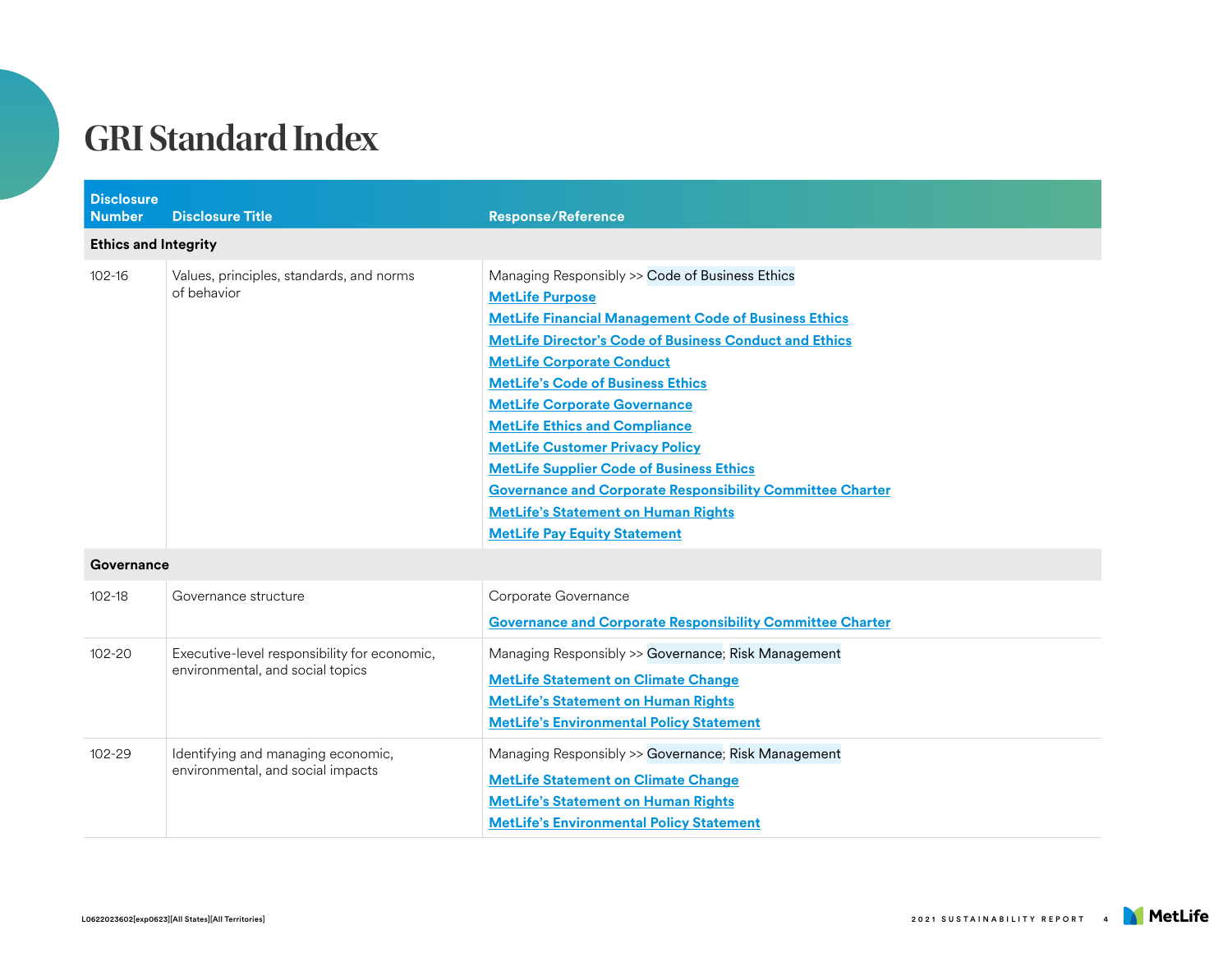| <b>Disclosure</b><br><b>Number</b> | <b>Disclosure Title</b>                | <b>Response/Reference</b>                                                                                                                                                                                                                                                                                                                                                                                                                                                                                                                                                                                                                                                                                                                                                                                                                                                                                                                  |
|------------------------------------|----------------------------------------|--------------------------------------------------------------------------------------------------------------------------------------------------------------------------------------------------------------------------------------------------------------------------------------------------------------------------------------------------------------------------------------------------------------------------------------------------------------------------------------------------------------------------------------------------------------------------------------------------------------------------------------------------------------------------------------------------------------------------------------------------------------------------------------------------------------------------------------------------------------------------------------------------------------------------------------------|
|                                    | <b>Stakeholder Engagement</b>          |                                                                                                                                                                                                                                                                                                                                                                                                                                                                                                                                                                                                                                                                                                                                                                                                                                                                                                                                            |
| $102 - 40$                         | List of stakeholder groups             | Appendix >> Stakeholder Engagement<br>Letter from Chairman of the Board: 2022 Proxy Statement<br>We consider our stakeholders to include investors and shareholders, customers, employees,<br>governments and regulators, and the communities where we operate.                                                                                                                                                                                                                                                                                                                                                                                                                                                                                                                                                                                                                                                                            |
| $102 - 41$                         | Collective bargaining agreements       | We do not closely track this metric due to differing definitions of collective bargaining agreements<br>across locations. Some of our non-U.S. (non-agency) employees are covered, while in the United<br>States, we do not have a collective bargaining agreement covering employees.<br><b>MetLife's Statement on Human Rights</b>                                                                                                                                                                                                                                                                                                                                                                                                                                                                                                                                                                                                       |
| $102 - 42$                         | Identifying and selecting stakeholders | We primarily engage with stakeholders who have a high impact on, and who are most affected by,<br>MetLife's business operations.                                                                                                                                                                                                                                                                                                                                                                                                                                                                                                                                                                                                                                                                                                                                                                                                           |
| $102 - 43$                         | Approach to stakeholder engagement     | Appendix >> Stakeholder Engagement<br>Letter from Chairman of the Board: 2022 Proxy Statement<br><b>MetLife's Statement on Human Rights</b><br><b>Investors:</b> Engagement via annual and required SEC filings, investor presentations, roadshow<br>participation and direct interaction.<br>Employees: Employee surveys annually (including our global organizational health survey), annual<br>performance reviews and direct conversations with supervisors/managers.<br>Governments: Engagement on a continual basis at the international, national, regional and local<br>level and participation in industry associations on an annual membership basis.<br><b>Communities:</b> Engagement via MetLife Foundation activities and employee volunteerism.<br><b>Customers:</b> Engagement via direct outreach and conversations (continual), customer satisfaction<br>surveys (including Net Promoter Surveys) and responses to RFPs. |
| $102 - 44$                         | Key topics and concerns raised         | 2022 Proxy Statement, page 10                                                                                                                                                                                                                                                                                                                                                                                                                                                                                                                                                                                                                                                                                                                                                                                                                                                                                                              |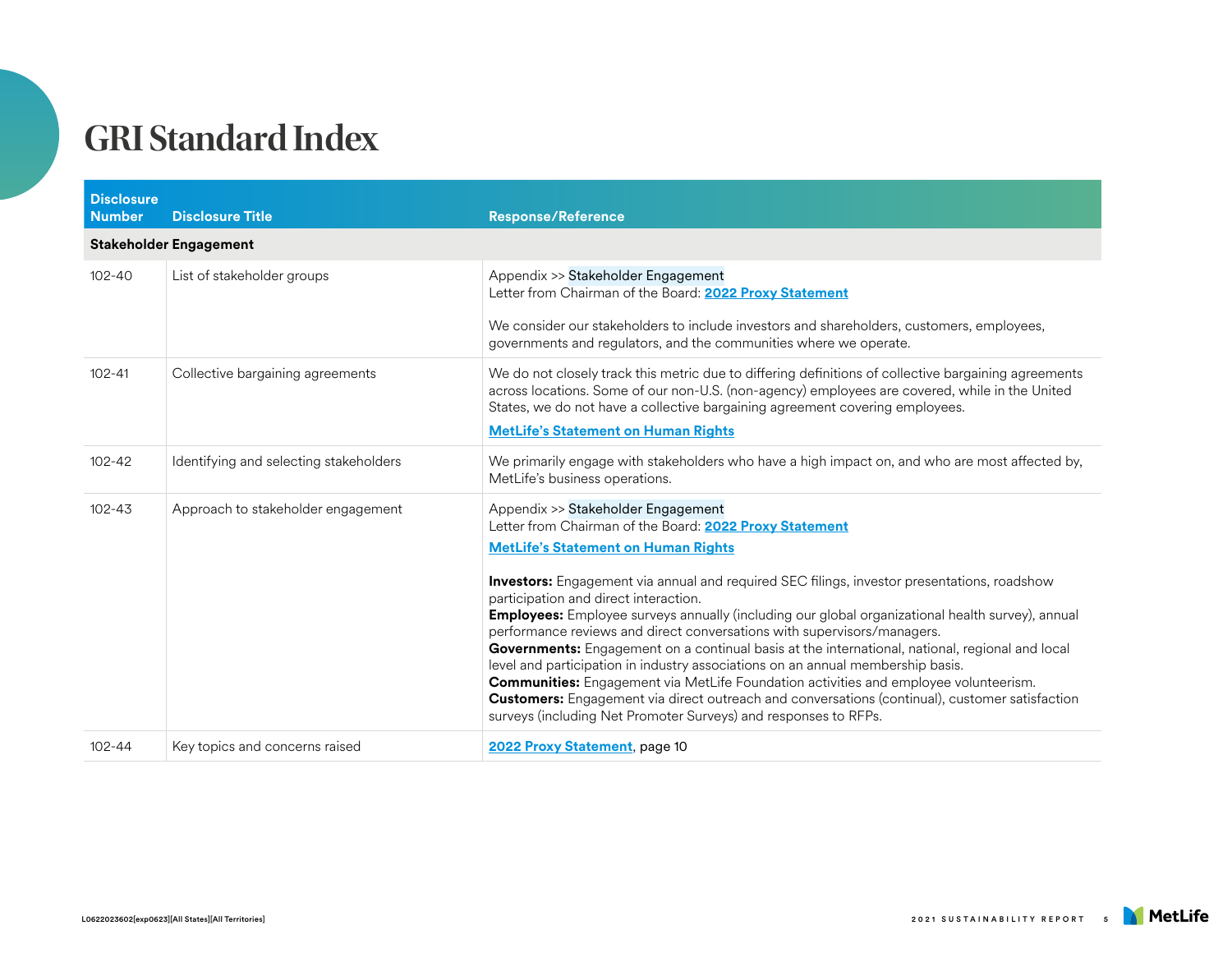| <b>Disclosure</b><br><b>Number</b> | <b>Disclosure Title</b>                                       | <b>Response/Reference</b>                                                                                                                                                                                                                                                                                                                                                                                                                                                                                                                                                                                                                                                                                                                                                                                                                                                                                                                                                                                                                                                                           |
|------------------------------------|---------------------------------------------------------------|-----------------------------------------------------------------------------------------------------------------------------------------------------------------------------------------------------------------------------------------------------------------------------------------------------------------------------------------------------------------------------------------------------------------------------------------------------------------------------------------------------------------------------------------------------------------------------------------------------------------------------------------------------------------------------------------------------------------------------------------------------------------------------------------------------------------------------------------------------------------------------------------------------------------------------------------------------------------------------------------------------------------------------------------------------------------------------------------------------|
| <b>Reporting Practice</b>          |                                                               |                                                                                                                                                                                                                                                                                                                                                                                                                                                                                                                                                                                                                                                                                                                                                                                                                                                                                                                                                                                                                                                                                                     |
| $102 - 45$                         | Entities included in the consolidated<br>financial statements | 2021 10-K, Exhibit 21.1                                                                                                                                                                                                                                                                                                                                                                                                                                                                                                                                                                                                                                                                                                                                                                                                                                                                                                                                                                                                                                                                             |
| $102 - 46$                         | Defining report content and topic Boundaries                  | Letter from Our CEO<br>Sustainability at MetLife >> Recent Highlights in Alignment with the UN SDGs                                                                                                                                                                                                                                                                                                                                                                                                                                                                                                                                                                                                                                                                                                                                                                                                                                                                                                                                                                                                 |
|                                    |                                                               | The content of this report aligns with MetLife's sustainability priorities, strategy and materiality.                                                                                                                                                                                                                                                                                                                                                                                                                                                                                                                                                                                                                                                                                                                                                                                                                                                                                                                                                                                               |
| $102 - 47$                         | List of material topics                                       | In order to ensure that MetLife is aware of and appropriately addressing issues relevant to<br>our business and stakeholders, we performed a traditional materiality analysis in 2020 using a<br>comprehensive data-driven process. The materiality analysis is based on real-time analytics on<br>strategic, regulatory and reputational risks and opportunities. Implementing the analysis has<br>strengthened our understanding of ESG-related issues and enhanced our in-house capabilities<br>to assess their evolution.<br>In addition, this data-driven process, along with feedback from various key stakeholders and<br>sources (e.g., ESG ratings/rankings, investors, MetLife senior executives, external perspectives, peer<br>benchmarking, etc.), allows us to develop a forward-looking sustainability strategy that helps ensure<br>we can continue to be a force for good in the world, sustaining customers, family, and the planet.<br>See also Sustainability at MetLife >> Our 2030 Sustainability Commitments for a summary of<br>MetLife's strategic approach to ESG issues. |
| $102 - 48$                         | Restatements of information                                   | MetLife will restate our GHG emissions data when changes to the inventory meet or exceed 2% of<br>base year emissions (Scope 1, Scope 2 and Scope 3 business travel). Changes can result from the<br>following: structural changes, methodology changes, errors, new data sources. Please see footnotes<br>in report for further information on data changes.                                                                                                                                                                                                                                                                                                                                                                                                                                                                                                                                                                                                                                                                                                                                       |
| $102 - 49$                         | Changes in reporting                                          | Changes have been noted in footnotes where applicable.                                                                                                                                                                                                                                                                                                                                                                                                                                                                                                                                                                                                                                                                                                                                                                                                                                                                                                                                                                                                                                              |
| $102 - 50$                         | Reporting period                                              | January 1-December 31, 2021, unless otherwise noted.                                                                                                                                                                                                                                                                                                                                                                                                                                                                                                                                                                                                                                                                                                                                                                                                                                                                                                                                                                                                                                                |
| $102 - 51$                         | Date of most recent report                                    | June 2021                                                                                                                                                                                                                                                                                                                                                                                                                                                                                                                                                                                                                                                                                                                                                                                                                                                                                                                                                                                                                                                                                           |
| $102 - 52$                         | Reporting cycle                                               | Annual                                                                                                                                                                                                                                                                                                                                                                                                                                                                                                                                                                                                                                                                                                                                                                                                                                                                                                                                                                                                                                                                                              |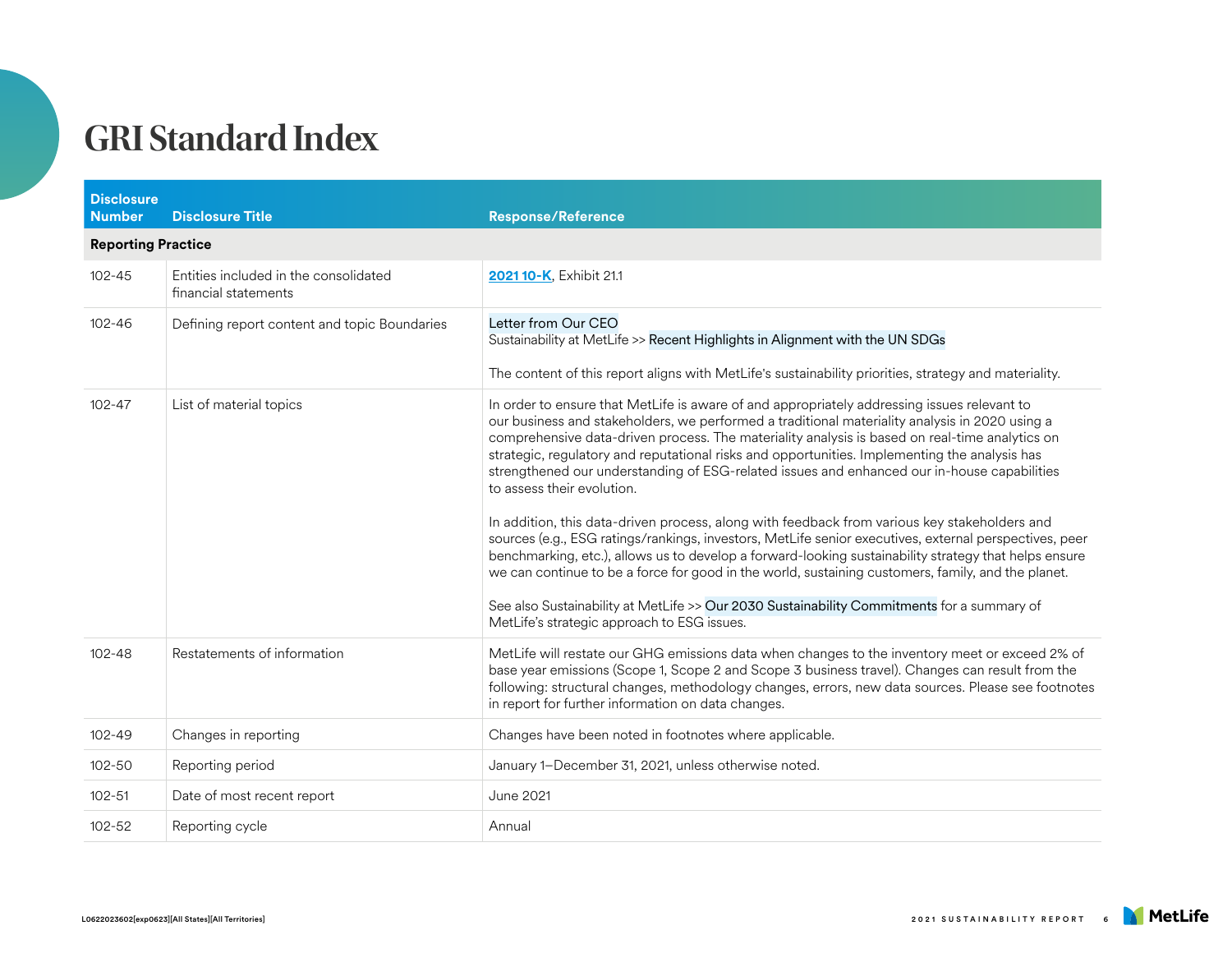| <b>Disclosure</b><br><b>Number</b> | <b>Disclosure Title</b>                                            | <b>Response/Reference</b>                                                                                                                                                                                                                  |
|------------------------------------|--------------------------------------------------------------------|--------------------------------------------------------------------------------------------------------------------------------------------------------------------------------------------------------------------------------------------|
| $102 - 53$                         | Contact point for questions regarding the report                   | We invite your comments, questions and feedback on this report.<br>Please contact us at:<br>gogreen@metlife.com                                                                                                                            |
| $102 - 54$                         | Claims of reporting in accordance with the<br><b>GRI Standards</b> | This report has been prepared in accordance with GRI: Core.                                                                                                                                                                                |
| $102 - 55$                         | GRI content index                                                  | Appendix                                                                                                                                                                                                                                   |
| $102 - 56$                         | External assurance                                                 | This report has been developed in accordance with the GRI, UNGC, TCFD and SASB frameworks.<br>Our global Scope 1, Scope 2 and Scope 3 Business Travel GHG emissions have been externally<br>verified and assured to ISO-14064-3 standards. |

#### GRI 200: Economic

#### **GRI 201: Economic Performance**

| $103-1$   | Explanation of the material topic and its Boundary | Sustainability at MetLife<br>For Our Customers<br>Creating Value as an Investor<br>Appendix >> ESG Scorecard >> Financial Data        |
|-----------|----------------------------------------------------|---------------------------------------------------------------------------------------------------------------------------------------|
| $103 - 2$ | The management approach and its components         | Sustainability at MetLife<br><b>For Our Customers</b><br>Creating Value as an Investor<br>Appendix >> ESG Scorecard >> Financial Data |
| $103 - 3$ | Evaluation of the management approach              | Sustainability at MetLife<br>For Our Customers<br>Creating Value as an Investor<br>Appendix >> ESG Scorecard >> Financial Data        |
| $201-1$   | Direct economic value generated and distributed    | Appendix >> ESG Scorecard >> Financial Data                                                                                           |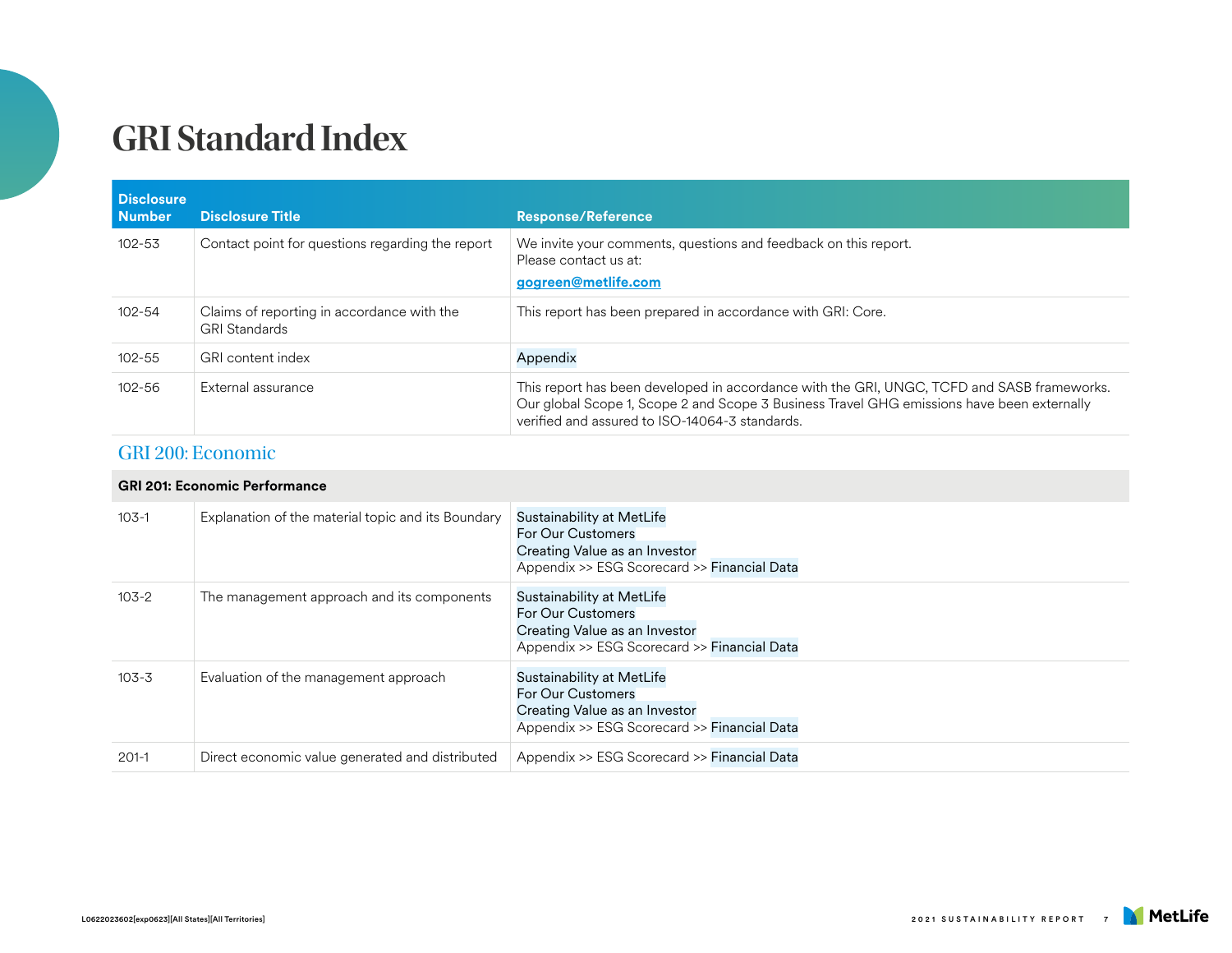| <b>Disclosure</b><br><b>Number</b> | <b>Disclosure Title</b>                                                           | <b>Response/Reference</b>                                                                                                                                                                           |
|------------------------------------|-----------------------------------------------------------------------------------|-----------------------------------------------------------------------------------------------------------------------------------------------------------------------------------------------------|
| $201 - 2$                          | Financial implications and other risks and<br>opportunities due to climate change | For Our Customers >> Our Approach<br>Creating Value as an Investor<br>For the Environment<br>Managing Responsibly >> Risk Management<br><b>CDP Climate Change 2021, C2. Risks and Opportunities</b> |
| <b>GRI 202: Market Presence</b>    |                                                                                   |                                                                                                                                                                                                     |
| $103-1$                            | Explanation of the material topic and its Boundary                                | <b>For Our Customers</b><br>For Our Workforce<br>Creating Value as an Investor<br><b>Global Locations</b>                                                                                           |
| $103 - 2$                          | The management approach and its components                                        | <b>For Our Customers</b><br>For Our Workforce<br>Creating Value as an Investor                                                                                                                      |
| $103 - 3$                          | Evaluation of the management approach                                             | <b>For Our Customers</b><br>For Our Workforce<br>Creating Value as an Investor                                                                                                                      |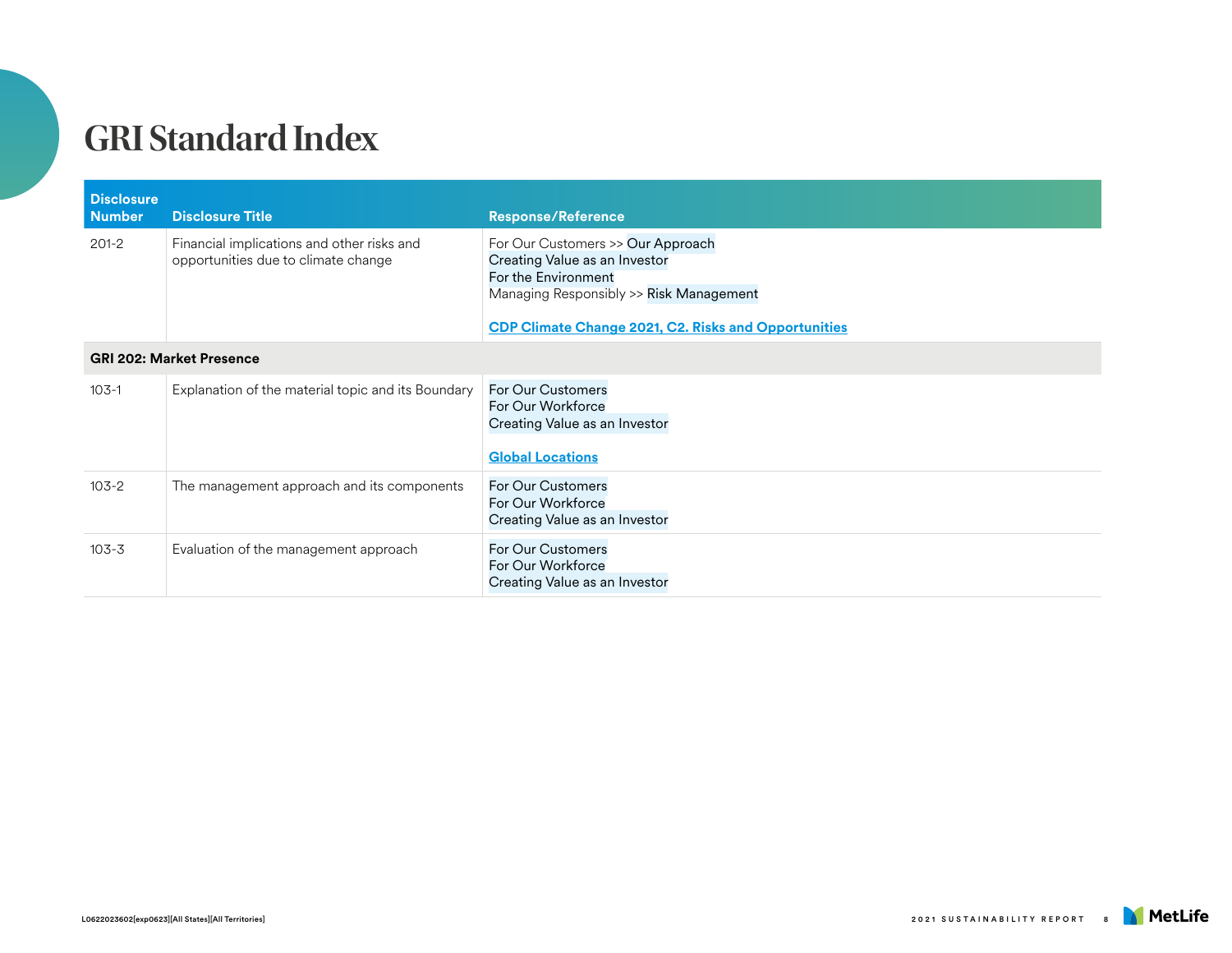| <b>Disclosure</b><br><b>Number</b> | <b>Disclosure Title</b>                            | <b>Response/Reference</b>                                                                             |
|------------------------------------|----------------------------------------------------|-------------------------------------------------------------------------------------------------------|
|                                    | <b>GRI 203: Indirect Economic Impacts</b>          |                                                                                                       |
| $103 - 1$                          | Explanation of the material topic and its Boundary | For Our Customers<br>For Our Workforce<br>Creating Value as an Investor<br>For Our Communities        |
| $103 - 2$                          | The management approach and its components         | For Our Customers<br>For Our Workforce<br>Creating Value as an Investor<br>For Our Communities        |
| $103 - 3$                          | Evaluation of the management approach              | <b>For Our Customers</b><br>For Our Workforce<br>Creating Value as an Investor<br>For Our Communities |
| $203-1$                            | Infrastructure investments and services supported  | For Our Customers<br>For Our Workforce<br>Creating Value as an Investor<br>For Our Communities        |
| $203-2$                            | Significant indirect economic impacts              | For Our Customers<br>For Our Workforce<br>Creating Value as an Investor<br>For Our Communities        |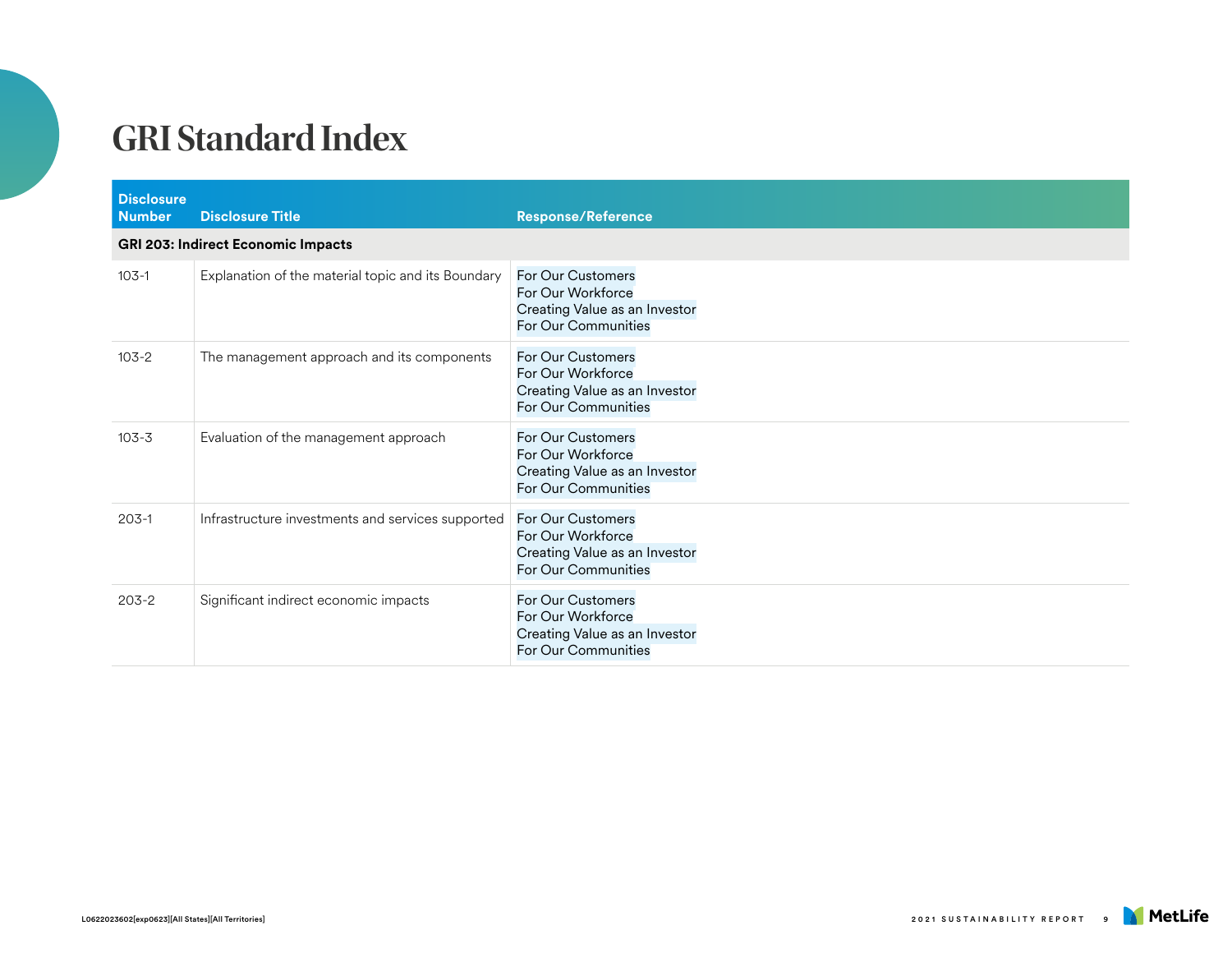| <b>Disclosure</b><br><b>Number</b> | <b>Disclosure Title</b>                                                            | <b>Response/Reference</b>                                                                                                                                                                                                                                                                                                                                                                                                                                                                                                                                                                                                                                                                                                                                                                                                                                                                               |
|------------------------------------|------------------------------------------------------------------------------------|---------------------------------------------------------------------------------------------------------------------------------------------------------------------------------------------------------------------------------------------------------------------------------------------------------------------------------------------------------------------------------------------------------------------------------------------------------------------------------------------------------------------------------------------------------------------------------------------------------------------------------------------------------------------------------------------------------------------------------------------------------------------------------------------------------------------------------------------------------------------------------------------------------|
|                                    | <b>GRI 205: Anti-corruption</b>                                                    |                                                                                                                                                                                                                                                                                                                                                                                                                                                                                                                                                                                                                                                                                                                                                                                                                                                                                                         |
| $205-1$                            | Operations assessed for risks related<br>to corruption                             | All MetLife operations globally are regularly assessed for bribery and corruption risk, in accordance<br>with each operation's bribery and corruption risk profile and local regulatory requirements, while<br>ongoing, risk-based monitoring and testing activities provide assurance that key anti-corruption<br>controls effectively mitigate corruption risk.<br>We also became the first U.S.-based insurer in 2020 to join the UNGC, the world's largest corporate<br>sustainability initiative, which calls for companies to align their operations and strategies with 10 universal<br>principles in the areas of human rights, labor, the environment and anti-corruption. Moving forward,<br>we will partner with the UNGC to not only elevate our efforts but also use the principles as important<br>guides to prioritize and focus our work.<br><b>MetLife's Statement on Human Rights</b> |
| $205 - 2$                          | Communication and training about<br>anti-corruption policies and procedures        | The MetLife Global Anti-Corruption Policy has been communicated in local languages to all MetLife<br>employees globally. The policy is also available on MetLife's global intranet sites for all employees<br>to access. Third parties are also trained on MetLife's policy through a brochure that is provided to all<br>third parties we engage globally. In 2021, MetLife provided mandatory anti-bribery and corruption<br>training to all employees.<br>Managing Responsibly >> Risk Management<br><b>MetLife's Code of Business Ethics</b>                                                                                                                                                                                                                                                                                                                                                        |
| GRI 206: Anti-competitive Behavior |                                                                                    |                                                                                                                                                                                                                                                                                                                                                                                                                                                                                                                                                                                                                                                                                                                                                                                                                                                                                                         |
| $206-1$                            | Legal actions for anti-competitive behavior,<br>anti-trust, and monopoly practices | None at the corporate level.                                                                                                                                                                                                                                                                                                                                                                                                                                                                                                                                                                                                                                                                                                                                                                                                                                                                            |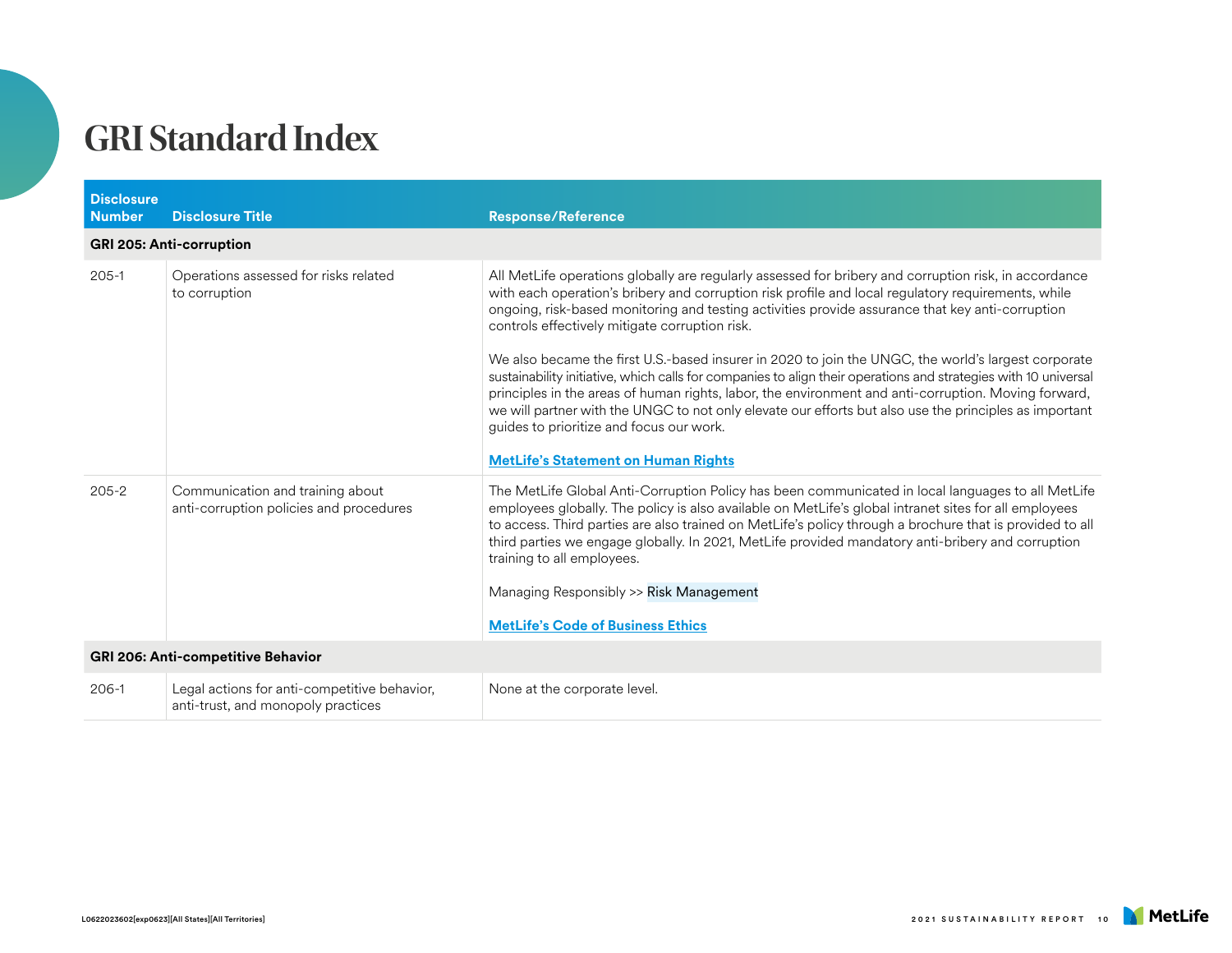| <b>Disclosure</b><br><b>Number</b> | <b>Disclosure Title</b>                    | <b>Response/Reference</b>                                                                                              |
|------------------------------------|--------------------------------------------|------------------------------------------------------------------------------------------------------------------------|
|                                    | <b>GRI 300: Environmental</b>              |                                                                                                                        |
| GRI 302: Energy                    |                                            |                                                                                                                        |
| 302-1                              | Energy consumption within the organization | For the Environment >> Resilient Operations<br>Appendix >> ESG Scorecard >> Environmental Data                         |
| $302 - 3$                          | Energy intensity                           | <b>CDP Climate Change 2021, C8. Energy</b>                                                                             |
| 302-4                              | Reduction of energy consumption            | There was no energy consumption from energy generated from heating, cooling or steam.<br>MetLife does not sell energy. |
| <b>GRI 305: Emissions</b>          |                                            |                                                                                                                        |
| $103 - 2$                          | The management approach and its components | For the Environment >> Resilient Operations<br><b>MetLife's Statement on Climate Change</b>                            |
| $305-1$                            | Direct (Scope 1) GHG emissions             | Appendix >> ESG Scorecard >> Environmental Data<br><b>CDP Climate Change 2021, C6. Emissions Data</b>                  |
| $305 - 2$                          | Energy indirect (Scope 2) GHG emissions    | Appendix >> ESG Scorecard >> Environmental Data<br><b>CDP Climate Change 2021, C6. Emissions Data</b>                  |
| $305 - 3$                          | Other indirect (Scope 3) GHG emissions     | Appendix >> ESG Scorecard >> Environmental Data<br><b>CDP Climate Change 2021, C6. Emissions Data</b>                  |
| $305 - 4$                          | GHG emissions intensity                    | Appendix >> ESG Scorecard >> Environmental Data<br>CDP Climate Change 2021, C6. Emissions Data                         |
| $305 - 5$                          | Reduction of GHG emissions                 | For the Environment >> Resilient Operations<br><b>CDP Climate Change 2021, C4. Targets and Performance</b>             |
| GRI 306: Waste                     |                                            |                                                                                                                        |
| $306 - 3$                          | Waste generated                            | Appendix >> ESG Scorecard >> Environmental Data                                                                        |
| 306-4                              | Waste diverted from disposal               | Appendix >> ESG Scorecard >> Environmental Data                                                                        |
| 306-5                              | Waste directed to disposal                 | Appendix >> ESG Scorecard >> Environmental Data                                                                        |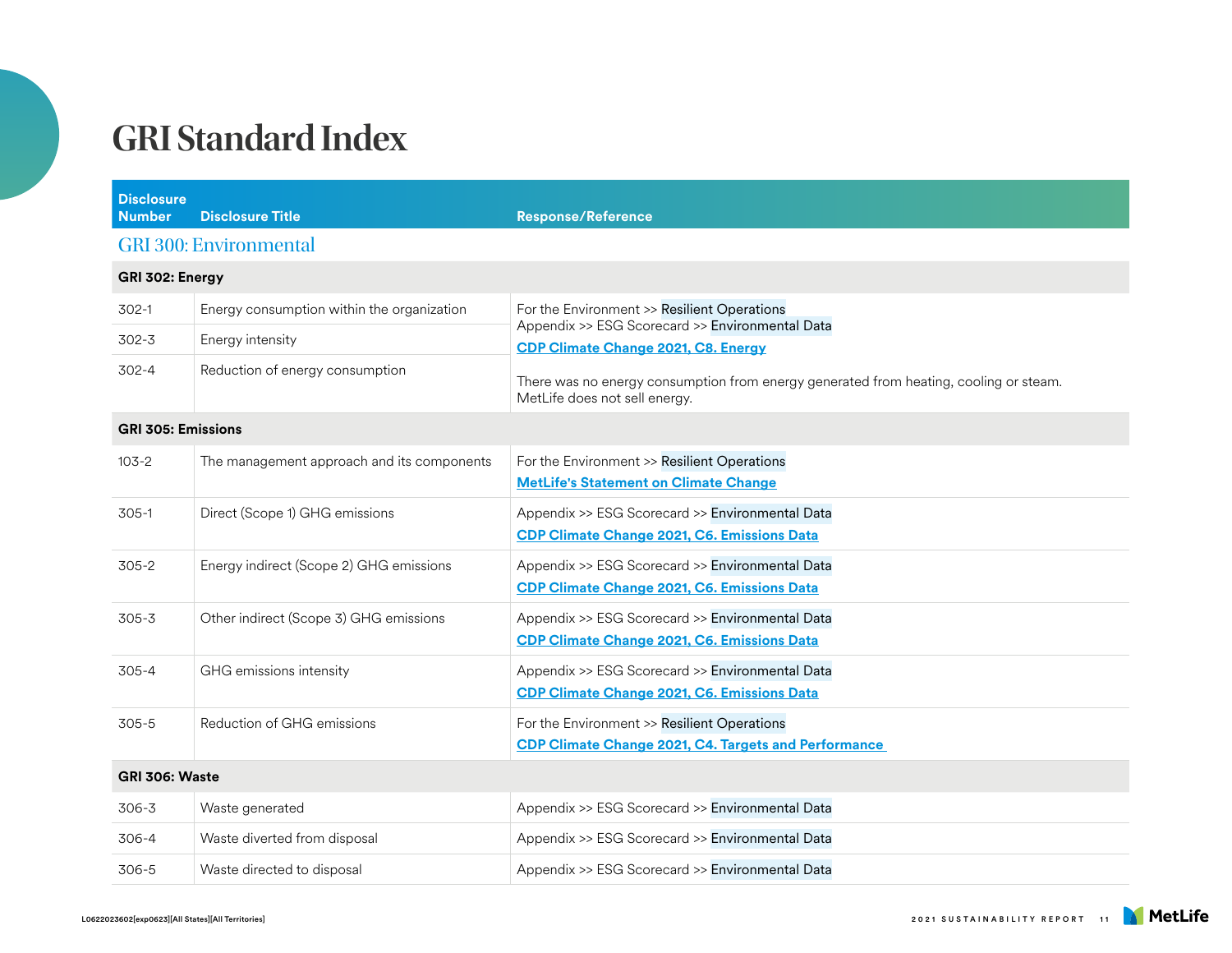| <b>Disclosure</b><br><b>Number</b>                | <b>Disclosure Title</b>                                          | <b>Response/Reference</b>                                                                                                                                                                                                                                                                         |
|---------------------------------------------------|------------------------------------------------------------------|---------------------------------------------------------------------------------------------------------------------------------------------------------------------------------------------------------------------------------------------------------------------------------------------------|
| <b>GRI 308: Supplier Environmental Assessment</b> |                                                                  |                                                                                                                                                                                                                                                                                                   |
| 103-2                                             | The management approach and its components                       | For the Environment >> Resilient Operations >> Promoting Supply Chain Sustainability<br>Managing Responsibly >> Supplier Management<br><b>CDP Climate Change 2021, C2. Risks and Opportunities</b>                                                                                                |
| 308-1                                             | New suppliers that were screened using<br>environmental criteria | 100%: environmental sustainability questions are part of MetLife's standard RFP/RFI templates and<br>are also included in the Supplier Onboarding Process. All suppliers are also expected to adhere to<br>MetLife's Supplier Code of Business Ethics.<br><b>Supplier Code of Business Ethics</b> |

#### GRI 400: Social

#### **GRI 401: Employment**

| $103-1$   | Explanation of the material topic and its Boundary | For Our Workforce<br><b>MetLife's Statement on Human Rights</b>                              |
|-----------|----------------------------------------------------|----------------------------------------------------------------------------------------------|
| $103-2$   | The management approach and its components         | For Our Workforce<br><b>Careers at MetLife</b><br><b>MetLife's Statement on Human Rights</b> |
| $103 - 3$ | Evaluation of the management approach              | For Our Workforce                                                                            |
| $401 - 1$ | New employee hires and employee turnover           | Appendix >> ESG Scorecard >> Workforce Data                                                  |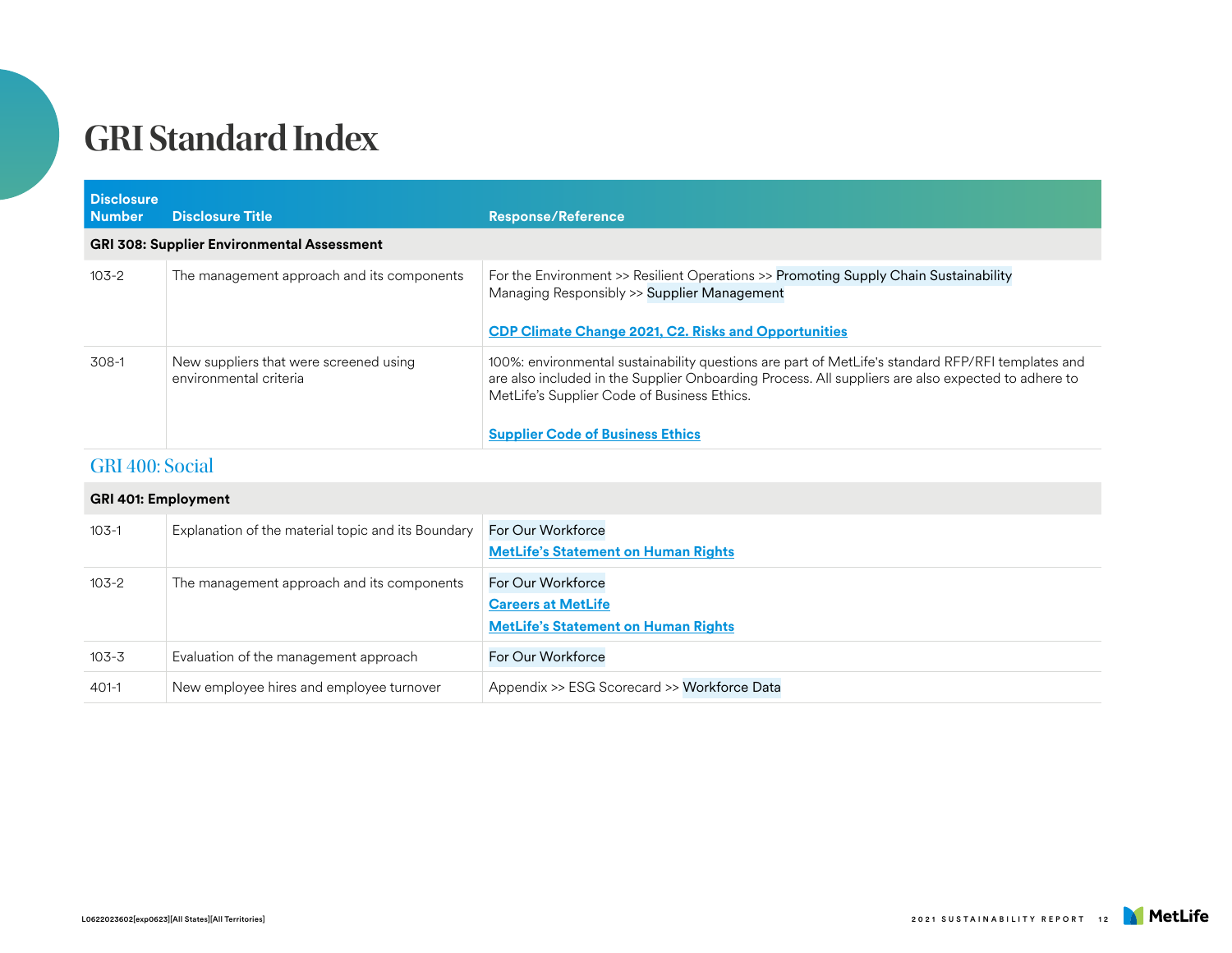| <b>Disclosure</b><br><b>Number</b> | <b>Disclosure Title</b>                                                                               | <b>Response/Reference</b>                                                                                                                                                                                                                                                                                                                                                                                                                                                                                                                                                                                                                                                                                                                                                                                                                                                                                                                                                                                                                                                                                                                                                                                                                                                                                                                                                                      |
|------------------------------------|-------------------------------------------------------------------------------------------------------|------------------------------------------------------------------------------------------------------------------------------------------------------------------------------------------------------------------------------------------------------------------------------------------------------------------------------------------------------------------------------------------------------------------------------------------------------------------------------------------------------------------------------------------------------------------------------------------------------------------------------------------------------------------------------------------------------------------------------------------------------------------------------------------------------------------------------------------------------------------------------------------------------------------------------------------------------------------------------------------------------------------------------------------------------------------------------------------------------------------------------------------------------------------------------------------------------------------------------------------------------------------------------------------------------------------------------------------------------------------------------------------------|
| $401 - 2$                          | Benefits provided to full-time employees that are<br>not provided to temporary or part-time employees | MetLife provides benefits to all U.S. full-time employees, and these plans/programs are generally<br>available to part-time employees working 20 hours per week or more. These benefits include:                                                                                                                                                                                                                                                                                                                                                                                                                                                                                                                                                                                                                                                                                                                                                                                                                                                                                                                                                                                                                                                                                                                                                                                               |
|                                    |                                                                                                       | • Medical coverage, includes prescription drug and vision coverage<br>· Dental coverage<br>• Short-term and long-term disability coverage<br>• Company-paid life insurance<br>$\bullet$ 401(k) plan<br>• Restricted Stock Units, Performance Shares and Stock Options, as components of our Long Term<br>Incentive Award programs for high-job-level and higher-paid employees<br>· Cash balance defined benefit retirement plan<br>• Healthcare and Dependent Day Care Flexible Spending Accounts<br>• Commuter Program<br>· Back-up child-care, elder-care and college advising program<br>• Tuition assistance program<br>• Travel benefits: emergency services, travel accident and international medical coverage<br>• Opportunity to earn Wellness Dividend credited toward employee contributions for<br>medical coverage<br>· Optional employee-paid life insurance (group term life, GVUL, dependent life, VAD&D insurance)<br>• Legal Services plan<br>• Critical Illness Insurance<br>· Adoption financial assistance<br>· Surrogacy financial assistance<br>• Employee Assistance Program<br>· Financial wellness program<br>• Virtual physical therapy and fitness programs<br>· Personalized caregiver support program<br>· Educational support program for caregivers of neurodiverse children<br>• Medical expert second opinion service for Medical Plan<br>COVID-19-related: |
|                                    |                                                                                                       | . Removed cost share for telemedical/telemental health virtual visits via health plans through the<br>end of the year<br>• Partnered with 2ndMD for a COVID-19 hotline for medical questions in addition to second-<br>opinion services                                                                                                                                                                                                                                                                                                                                                                                                                                                                                                                                                                                                                                                                                                                                                                                                                                                                                                                                                                                                                                                                                                                                                        |
|                                    |                                                                                                       | • MetLife employees and covered family members received cash protection through a MetLife<br>Hospital Indemnity Insurance Program, at no cost, through first quarter 2021                                                                                                                                                                                                                                                                                                                                                                                                                                                                                                                                                                                                                                                                                                                                                                                                                                                                                                                                                                                                                                                                                                                                                                                                                      |
|                                    |                                                                                                       | • Permitted enrollment changes to Dependent Day Care flexible spending accounts to give parents<br>flexibility to change their contribution amount as daycares closed and reopened<br>• Offered employees special wellness incentives to support COVID-19 and flu vaccination                                                                                                                                                                                                                                                                                                                                                                                                                                                                                                                                                                                                                                                                                                                                                                                                                                                                                                                                                                                                                                                                                                                  |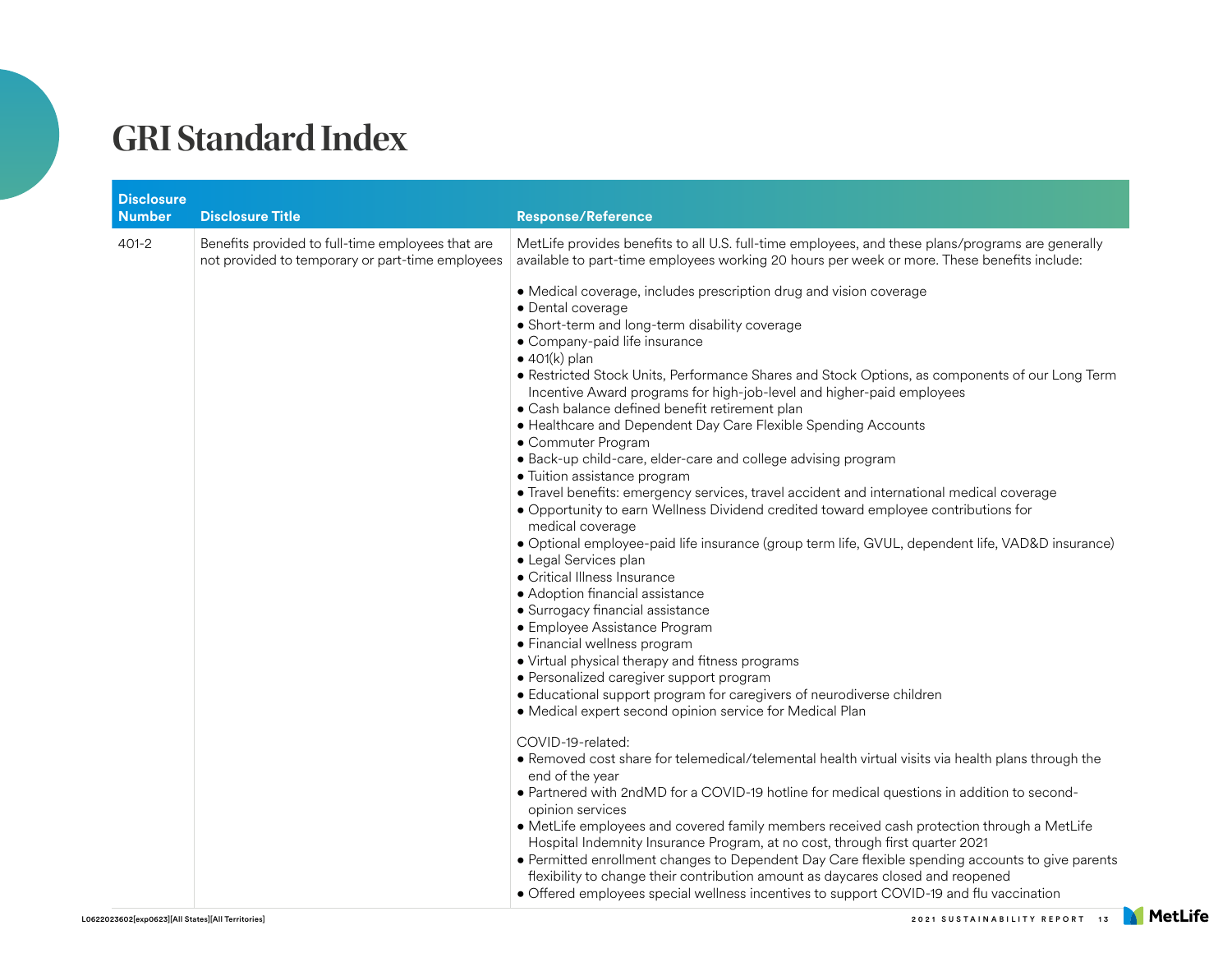| <b>Disclosure</b><br><b>Number</b> | <b>Disclosure Title</b>                                                                 | <b>Response/Reference</b>                                                                                                                                   |  |  |
|------------------------------------|-----------------------------------------------------------------------------------------|-------------------------------------------------------------------------------------------------------------------------------------------------------------|--|--|
|                                    | <b>GRI 404: Training and Education</b>                                                  |                                                                                                                                                             |  |  |
| $103-1$                            | Explanation of the material topic and its Boundary                                      | For Our Workforce >> Global Diversity, Equity and Inclusion >> We Prosper with External<br>Perspective and Inclusive Dialogue; Talent and Skill Development |  |  |
| $103 - 2$                          | The management approach and its components                                              | For Our Workforce >> Global Diversity, Equity and Inclusion >> We Prosper with External<br>Perspective and Inclusive Dialogue; Talent and Skill Development |  |  |
| $103 - 3$                          | Evaluation of the management approach                                                   | For Our Workforce >> Global Diversity, Equity and Inclusion >> We Prosper with External<br>Perspective and Inclusive Dialogue; Talent and Skill Development |  |  |
| $404-1$                            | Average hours of training per year per employee                                         | Appendix >> ESG Scorecard >> Workforce Data                                                                                                                 |  |  |
| $404 - 2$                          | Programs for upgrading employee skills and<br>transition assistance programs            | For Our Workforce >> Global Diversity, Equity and Inclusion >> We Prosper with External<br>Perspective and Inclusive Dialogue; Talent and Skill Development |  |  |
| $404 - 3$                          | Percentage of employees receiving regular<br>performance and career development reviews | Appendix >> ESG Scorecard >> Workforce Data                                                                                                                 |  |  |
|                                    | <b>GRI 405: Diversity and Equal Opportunity</b>                                         |                                                                                                                                                             |  |  |
| $103 - 1$                          | Explanation of the material topic and its Boundary                                      | Letter from Our CEO<br>For Our Workforce >> Global Diversity, Equity and Inclusion<br><b>Careers at MetLife; Global Diversity, Equity &amp; Inclusion</b>   |  |  |
| $103 - 2$                          | The management approach and its components                                              | Letter from Our CEO<br>For Our Workforce >> Global Diversity, Equity and Inclusion<br><b>Careers at MetLife: Global Diversity, Equity &amp; Inclusion</b>   |  |  |
| $103 - 3$                          | Evaluation of the management approach                                                   | Letter from Our CEO<br>For Our Workforce >> Global Diversity, Equity and Inclusion                                                                          |  |  |
|                                    |                                                                                         | <b>Careers at MetLife; Global Diversity, Equity &amp; Inclusion</b>                                                                                         |  |  |
| $405 - 1$                          | Diversity of governance bodies and employees                                            | Managing Responsibly >> Supplier Management                                                                                                                 |  |  |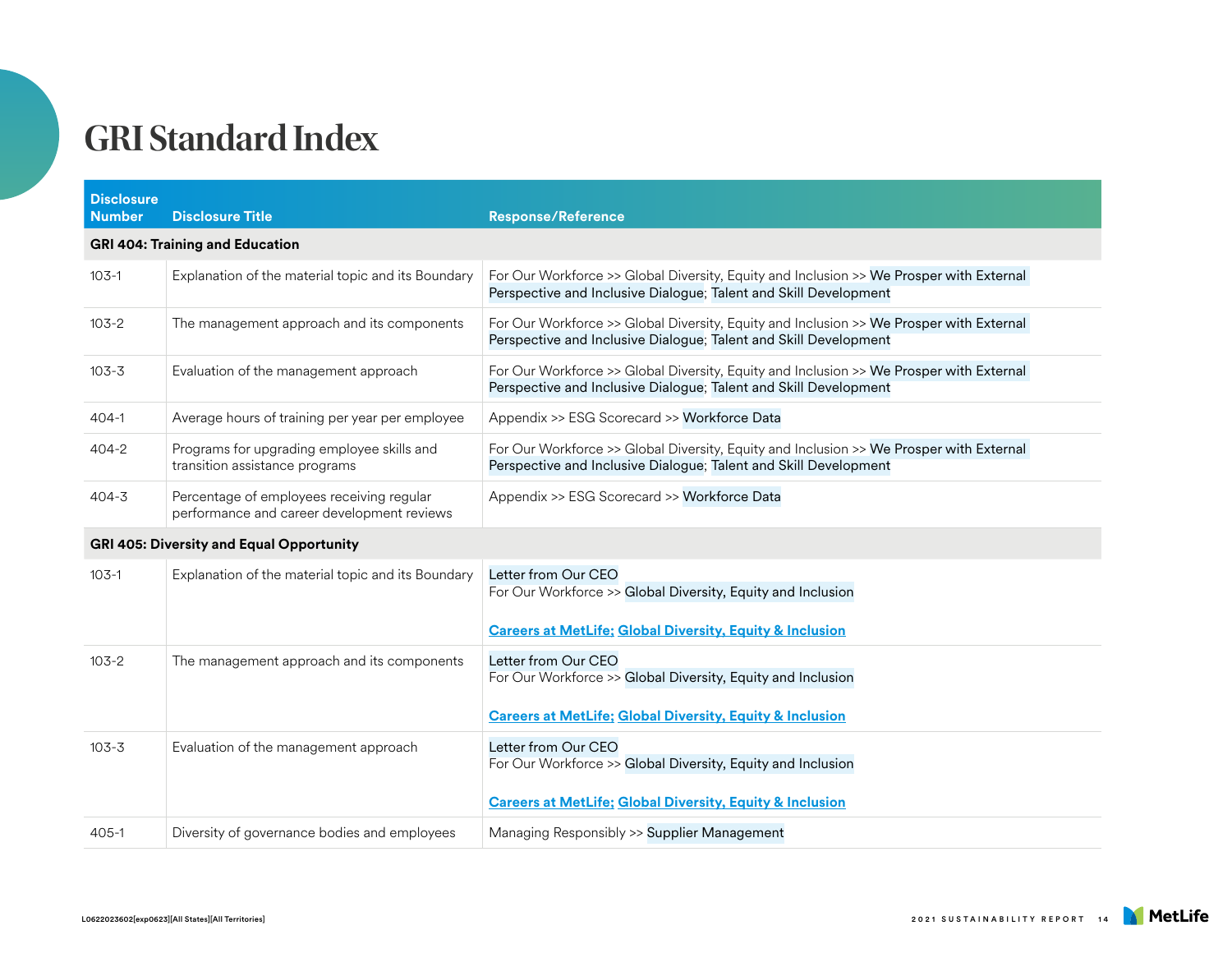| <b>Disclosure</b><br><b>Number</b>         | <b>Disclosure Title</b>                                          | <b>Response/Reference</b>                                                                                                                                                                                                                                                                                                                                                                                                                                                                                                                                                                                                                                                       |  |
|--------------------------------------------|------------------------------------------------------------------|---------------------------------------------------------------------------------------------------------------------------------------------------------------------------------------------------------------------------------------------------------------------------------------------------------------------------------------------------------------------------------------------------------------------------------------------------------------------------------------------------------------------------------------------------------------------------------------------------------------------------------------------------------------------------------|--|
|                                            | <b>GRI 406: Non-discrimination</b>                               |                                                                                                                                                                                                                                                                                                                                                                                                                                                                                                                                                                                                                                                                                 |  |
| $103-1$                                    | Explanation of the material topic and its Boundary               | <b>MetLife's Code of Business Ethics</b>                                                                                                                                                                                                                                                                                                                                                                                                                                                                                                                                                                                                                                        |  |
| $103 - 2$                                  | The management approach and its components                       | <b>MetLife's Code of Business Ethics</b>                                                                                                                                                                                                                                                                                                                                                                                                                                                                                                                                                                                                                                        |  |
| $406-1$                                    | Incidents of discrimination and corrective<br>actions taken      | MetLife is strongly committed to equal employment opportunity and to administering all terms,<br>conditions and privileges of employment fairly. We have policies broadly prohibiting discrimination<br>and harassment, provide employees with several avenues to submit complaints, and have robust<br>procedures for investigating those complaints and taking appropriate action if warranted. As a<br>Fortune 50 employer with tens of thousands of employees, MetLife receives complaints from time<br>to time, which are investigated. If warranted, corrective action is taken. Employee complaints and<br>actions taken in response are confidential workplace matters. |  |
| <b>GRI 414: Supplier Social Assessment</b> |                                                                  |                                                                                                                                                                                                                                                                                                                                                                                                                                                                                                                                                                                                                                                                                 |  |
| $103 - 2$                                  | The management approach and its components                       | Managing Responsibly >> Supplier Management                                                                                                                                                                                                                                                                                                                                                                                                                                                                                                                                                                                                                                     |  |
| $308-1$                                    | New suppliers that were screened using<br>environmental criteria | 100%: Supplier social sustainability questions are part of MetLife's standard RFP/RFI templates and<br>are also included in the Supplier Onboarding Process.<br><b>Supplier Code of Business Ethics</b>                                                                                                                                                                                                                                                                                                                                                                                                                                                                         |  |
| <b>GRI 415: Public Policy</b>              |                                                                  |                                                                                                                                                                                                                                                                                                                                                                                                                                                                                                                                                                                                                                                                                 |  |
| $103-1$                                    | Explanation of the material topic and its Boundary               | <b>MetLife's Code of Business Ethics</b>                                                                                                                                                                                                                                                                                                                                                                                                                                                                                                                                                                                                                                        |  |
| $103 - 2$                                  | The management approach and its components                       | <b>MetLife's Code of Business Ethics</b>                                                                                                                                                                                                                                                                                                                                                                                                                                                                                                                                                                                                                                        |  |
| $415 - 1$                                  | Political contributions                                          | MetLife forbids political contributions outside the United States without express approval from the<br>Head of Global Government Relations. We made no political contributions outside the United States<br>in 2021.<br><b>2021 Political Activities Report</b>                                                                                                                                                                                                                                                                                                                                                                                                                 |  |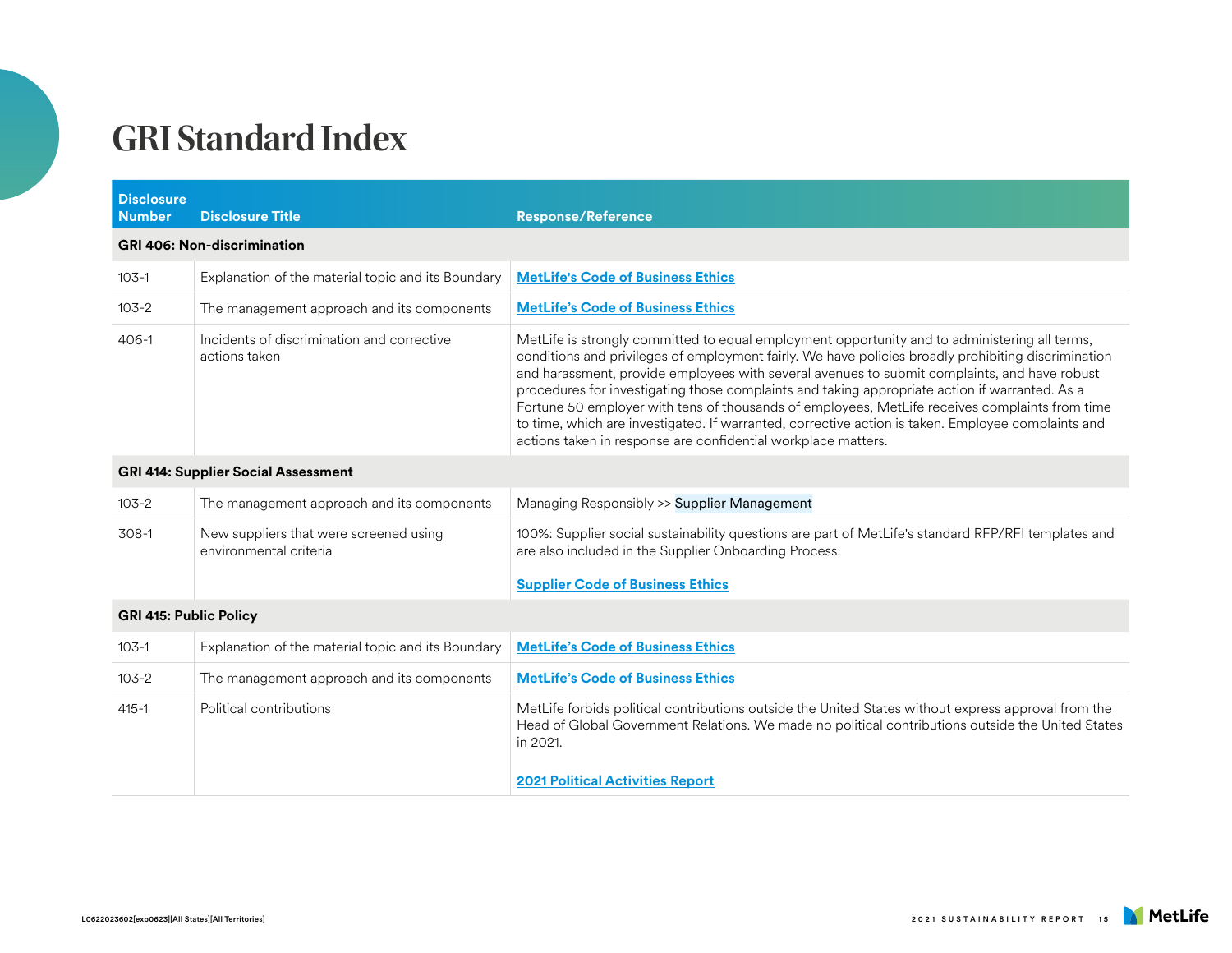| <b>Disclosure</b><br><b>Number</b>       | <b>Disclosure Title</b>                                                                         | <b>Response/Reference</b>                                                                                                                                                                                                                                                                                                                                                                                                                                                                                                                                                                                                                                                                                                                                                                                                                                                                                                                                                                                                                                          |
|------------------------------------------|-------------------------------------------------------------------------------------------------|--------------------------------------------------------------------------------------------------------------------------------------------------------------------------------------------------------------------------------------------------------------------------------------------------------------------------------------------------------------------------------------------------------------------------------------------------------------------------------------------------------------------------------------------------------------------------------------------------------------------------------------------------------------------------------------------------------------------------------------------------------------------------------------------------------------------------------------------------------------------------------------------------------------------------------------------------------------------------------------------------------------------------------------------------------------------|
|                                          | <b>GRI 417: Marketing and Labeling</b>                                                          |                                                                                                                                                                                                                                                                                                                                                                                                                                                                                                                                                                                                                                                                                                                                                                                                                                                                                                                                                                                                                                                                    |
| $417 - 3$                                | Incidents of non-compliance concerning<br>marketing communications                              | For MetLife's disclosure on material legal proceedings, other than ordinary routine litigation incidental<br>to the business, see Note 21 of the <b>2021 Form 10-K</b> and Note 14 of the 1Q22 Form 10-Q.                                                                                                                                                                                                                                                                                                                                                                                                                                                                                                                                                                                                                                                                                                                                                                                                                                                          |
|                                          |                                                                                                 | We consider "significant" fines as those listed in our 10-K.                                                                                                                                                                                                                                                                                                                                                                                                                                                                                                                                                                                                                                                                                                                                                                                                                                                                                                                                                                                                       |
| <b>GRI 418: Customer Privacy</b>         |                                                                                                 |                                                                                                                                                                                                                                                                                                                                                                                                                                                                                                                                                                                                                                                                                                                                                                                                                                                                                                                                                                                                                                                                    |
| $103-1$                                  | Explanation of the material topic and its Boundary                                              | Managing Responsibly >> Cybersecurity and Data Privacy                                                                                                                                                                                                                                                                                                                                                                                                                                                                                                                                                                                                                                                                                                                                                                                                                                                                                                                                                                                                             |
|                                          |                                                                                                 | <b>Privacy Policy</b>                                                                                                                                                                                                                                                                                                                                                                                                                                                                                                                                                                                                                                                                                                                                                                                                                                                                                                                                                                                                                                              |
| $103 - 2$                                | The management approach and its components                                                      | Managing Responsibly >> Cybersecurity and Data Privacy                                                                                                                                                                                                                                                                                                                                                                                                                                                                                                                                                                                                                                                                                                                                                                                                                                                                                                                                                                                                             |
|                                          |                                                                                                 | <b>Privacy Policy</b>                                                                                                                                                                                                                                                                                                                                                                                                                                                                                                                                                                                                                                                                                                                                                                                                                                                                                                                                                                                                                                              |
| $418 - 1$                                | Substantiated complaints concerning breaches of<br>customer privacy and losses of customer data | The number of complaints received is confidential information. MetLife has a long-standing<br>commitment to protect the security, confidentiality and integrity of personal information, and to<br>comply with all applicable privacy and data protection laws and regulations. To this end, MetLife has<br>a global privacy policy that establishes enterprise-wide minimum standards on the collection, use and<br>protection of personal information. Like other organizations, MetLife occasionally experiences<br>security breaches, which may be described generally as the unauthorized access, loss, disclosure or<br>misdirection of personal information. Should one of these incidents occur, MetLife has an incident<br>response team that takes immediate steps to minimize any impact on the subject, follow applicable<br>legal requirements, and investigate and correct the root cause, if needed, to help prevent future<br>incidents. The team includes privacy and security professionals, lawyers and associates in our lines<br>of business. |
| <b>GRI 419: Socioeconomic Compliance</b> |                                                                                                 |                                                                                                                                                                                                                                                                                                                                                                                                                                                                                                                                                                                                                                                                                                                                                                                                                                                                                                                                                                                                                                                                    |
| $419 - 1$                                | Non-compliance with laws and regulations in the<br>social and economic area                     | For MetLife's disclosure on material legal proceedings, other than ordinary routine litigation<br>incidental to the business, see Note 21 of the 2021 Form 10-K and Note 14 of the 1Q22 Form 10-Q.                                                                                                                                                                                                                                                                                                                                                                                                                                                                                                                                                                                                                                                                                                                                                                                                                                                                 |
|                                          |                                                                                                 | We consider "significant" fines as those listed in our 10-K.                                                                                                                                                                                                                                                                                                                                                                                                                                                                                                                                                                                                                                                                                                                                                                                                                                                                                                                                                                                                       |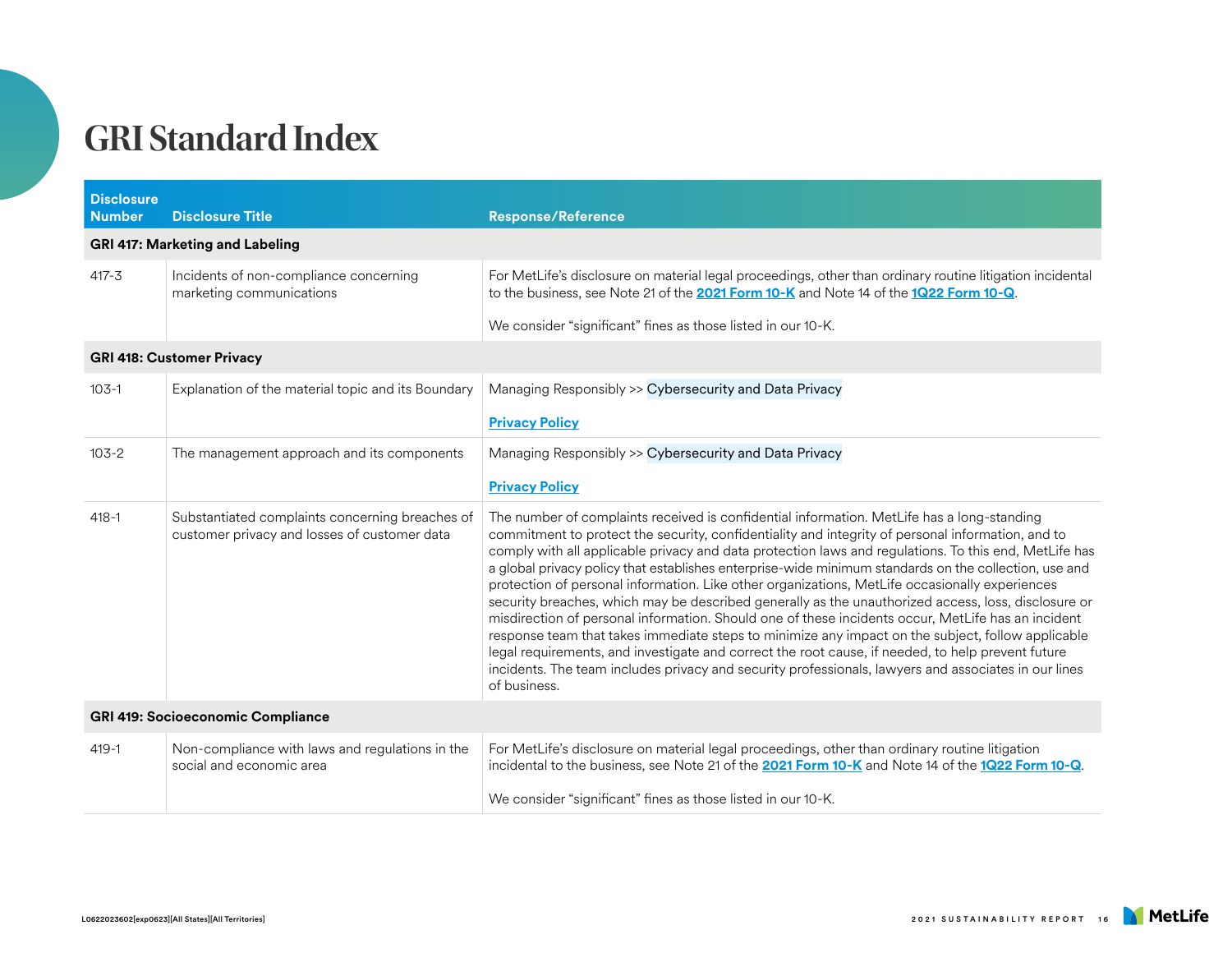| <b>Disclosure</b><br><b>Number</b> | <b>Disclosure Title</b>                                                                                                                                                | <b>Response/Reference</b>                                                                                                                                                                                                                                                  |  |
|------------------------------------|------------------------------------------------------------------------------------------------------------------------------------------------------------------------|----------------------------------------------------------------------------------------------------------------------------------------------------------------------------------------------------------------------------------------------------------------------------|--|
|                                    | <b>GRI G4 Sector Disclosures: Financial Services</b>                                                                                                                   |                                                                                                                                                                                                                                                                            |  |
| <b>Product Portfolio</b>           |                                                                                                                                                                        |                                                                                                                                                                                                                                                                            |  |
| FS7                                | Monetary value of products and services<br>designed to deliver a specific social benefit for<br>each business line broken down by purpose                              | For Our Customers >> Empowering Underserved Communities; Enhancing Offerings for Women;<br><b>Supporting Wellness</b>                                                                                                                                                      |  |
|                                    |                                                                                                                                                                        | Creating Value as an Investor >> MetLife Investment Management >> ESG Integration;<br>Responsible Investments                                                                                                                                                              |  |
|                                    |                                                                                                                                                                        | <b>MetLife Investment Management</b>                                                                                                                                                                                                                                       |  |
| FS <sub>8</sub>                    | Monetary value of products and services designed<br>to deliver a specific environmental benefit for each<br>business line broken down by purpose                       | For Our Customers >> Protecting the Environment Through Our Products, Services and Offerings<br>Creating Value as an Investor >> MetLife Investment Management >> ESG Integration;<br>Responsible Investments                                                              |  |
|                                    |                                                                                                                                                                        | SASB Index, code FN-IN-410b.2                                                                                                                                                                                                                                              |  |
| <b>Active Ownership</b>            |                                                                                                                                                                        |                                                                                                                                                                                                                                                                            |  |
| <b>FS10</b>                        | Percentage and number of companies held in the<br>institution's portfolio with which the reporting<br>organization has interacted on environmental<br>or social issues | Creating Value as an Investor                                                                                                                                                                                                                                              |  |
|                                    |                                                                                                                                                                        | MIM's investment analysts regularly interact and engage in discussions with a firm's senior management<br>throughout the initial due diligence process and as part of the portfolio monitoring process.                                                                    |  |
|                                    |                                                                                                                                                                        | Our engagement conversations are guided by the SASB materiality mapping framework, which<br>identifies relevant industry-specific ESG risks and opportunities for discussion with our<br>investment partners.                                                              |  |
|                                    |                                                                                                                                                                        | Examples of MIM's core asset sectors' active engagement processes, including tracking and<br>reporting of engagement activities, can be found within MIM's Engagement Policy.                                                                                              |  |
|                                    |                                                                                                                                                                        | <b>MIM ESG Engagement Policy</b>                                                                                                                                                                                                                                           |  |
| <b>FS11</b>                        | Percentage of assets subject to positive and<br>negative environmental or social screening                                                                             | <b>MetLife GA's Exclusionary Screens Policy</b>                                                                                                                                                                                                                            |  |
|                                    |                                                                                                                                                                        | MetLife Investment Screen Policy-100% of the general account is subject to screening. Additionally,<br>MIM applies specific guidelines as requested by our clients, and client-directed investment screens<br>are incorporated into our investment process, as applicable. |  |